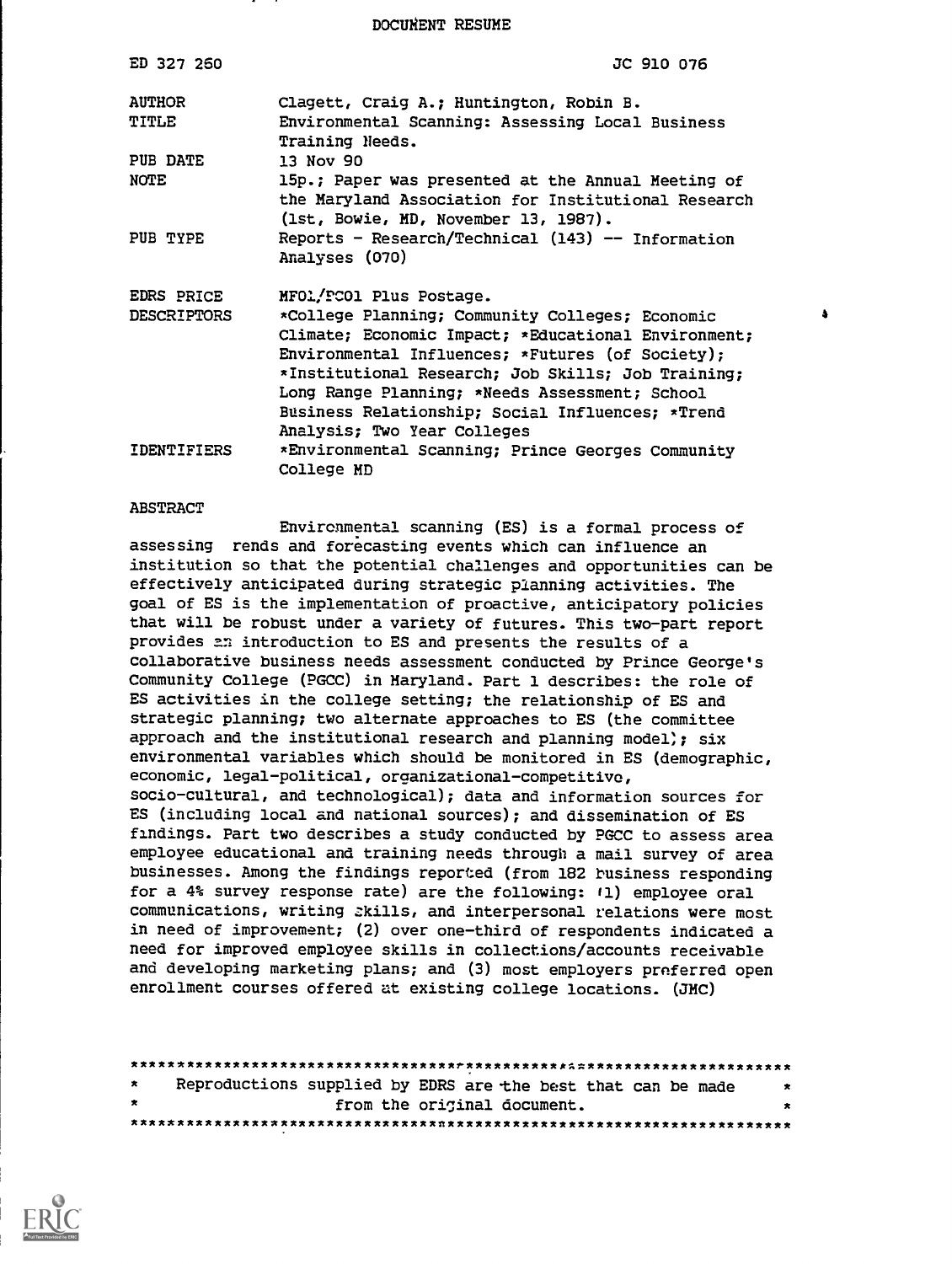$\bullet$  $\bullet$  $\overline{\mathbf{c}}$  $25$  $\mathbf{c}$  $E$ <sup>1</sup>

# ENVIRONMENTAL SCANNING:

# ASSESSING LOCAL BUSINESS TRAINING NEEDS

# presented at the first annual meeting of the Maryland Association for Institutional Research

-PERMISSION TO REPRODUCE THIS MATERIAL HAS BEEN GRANTED BY

C. A. Clagett

November 13, 1987

TO THE EDUCATIONAL RESOURCES INFORMATION CENTER (ERIC)."

U.S. DEPARTMENT OF EDUCATION Office of Educational Research and Improvement EDUCATIONAL RESOURCES INFORMATION CENTER (ERIC)

D This document has been reproduced as<br>received from the person or organization<br>griginating it

Y Minor changes have been made to improve<br>roproduction quality

Points of view or opinions stated in this docu-<br>ment ido, not inecessanty represent official<br>OIRI position or policy

Craig A. Clagett Prince George's Community College

> Robin B. Huntington University of Maryland

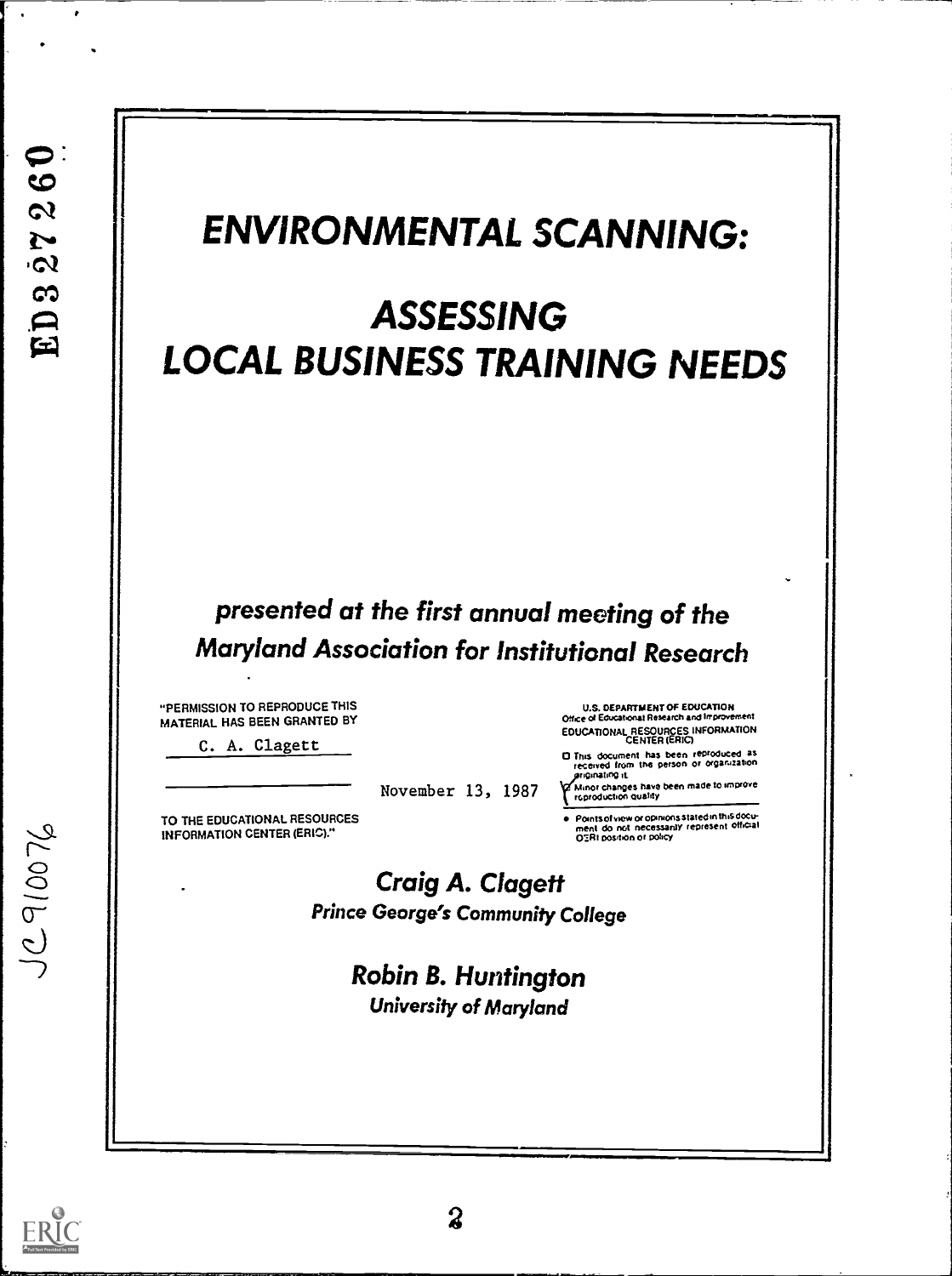#### ENVIRONMENTAL SCANNING: ASSESSING LOCAL BUSINESS TRAINING NEEDS

There is increasing interest in environmental scanning among colleges and universities of all types and sizes. Because our institutions have been heavily involved in scanning activities, we have been asked to share our views and experiences with the members of the Maryland Association for Institutional Research. More specifically, we were asked to present an introduction to environmental scanning, and to share the lessons and findings of a collaborative business needs assessment conducted by our institutions. Accordingly, this paper summarizing our perspectives is divided into two parts.

#### A PRIMER ON ENVIRONMENTAL SCANNING

In these changing times, institutions must be prepared to adapt to their environment if they are to prosper. Colleges and universities are little different from commercial enterprises in this regard. The corporate technique of environmental scanning--a formal process of assessing trends and forecasting events in the institutional environment in order to evaluate the challenges and opportunities they may present--is increasingly being used by colleges and universities. Sessions at meetings of the Society for College and University Planning document the spreading interest in scanning, and lead us to the following conclusions concerning the current state of higher education scanning:

1. We are completely convinced of the value of a formal environmental scanning process, one that forces college decisionmakers to look at issues they might otherwise overlook or ignore.

2. We agree that the implementation of proactive, anticipatory policies is the goal--policies that will be robust under a variety of futures.

3. We applaud the recognition that uncertainty must be explicitly addressed, and the emphasis that forecasts are not predictions, that they are transitory, und that they are used to develop alternative futures.

4. We are intrigued by the use of cross-impact analysis in the generation of alternative scenarios, although we have reservations about its complexity and difficulty.

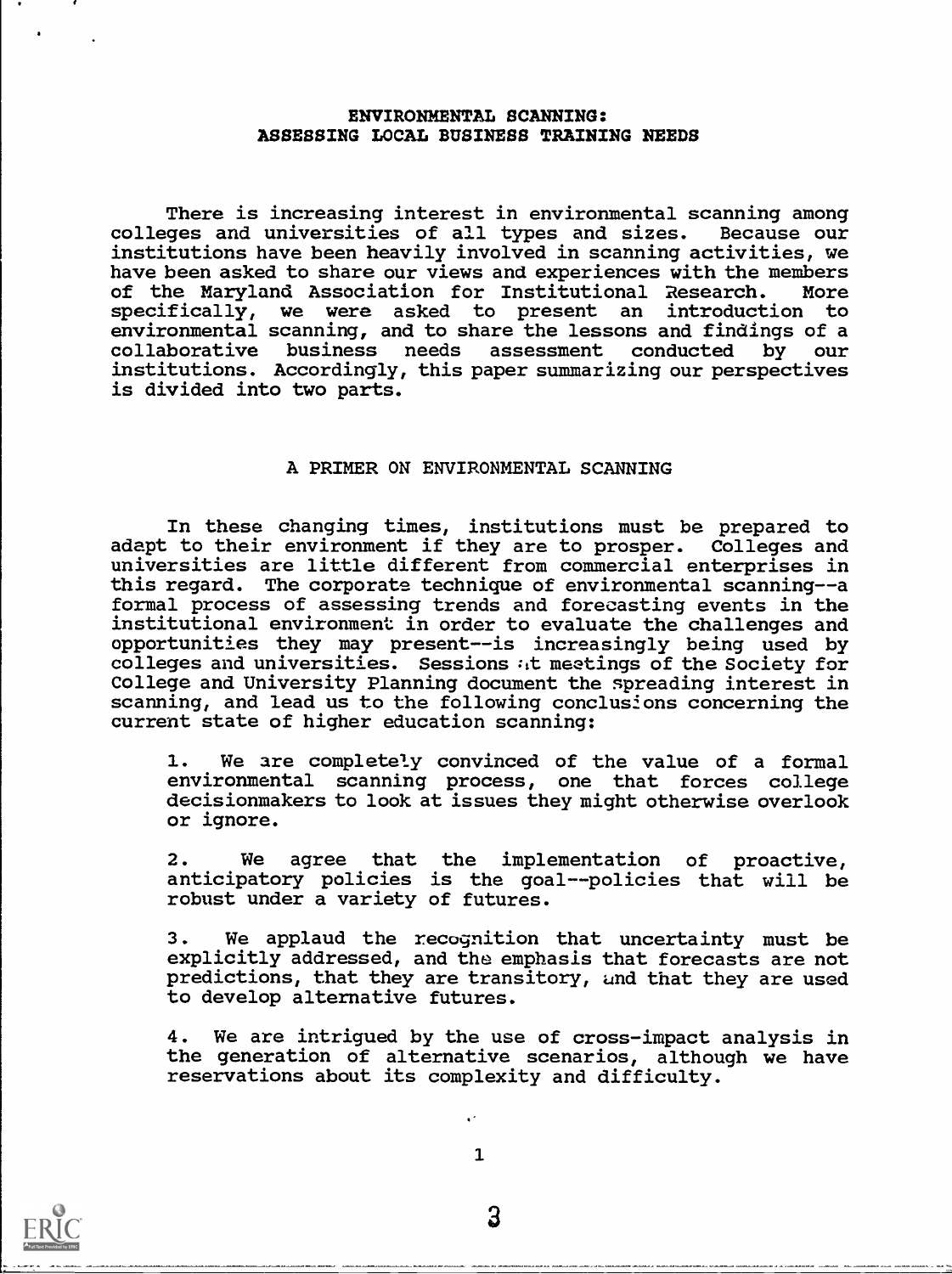5. We argue that the ultimate criterion for judging the value of a formal scan is that it result in policies that could not have been developed without having gone through the process.

6. We are concerned that the mode-s being advocated are often extremely costly in time and effort and thus may discourage scanning activities at many institutions.

#### Should Colleges Do Environmental Scanning?

Why should an institution invest scarce resources in a formal scanning process? An effective scan will improve the quality of college planning and decisionmaking, by alerting those leading the organization to challenges and opportunities in its environment. Specific uses of environmental scanning results might include: the assessment phase of strategic planning, unit operational planning, marketing plan development, accreditation self-study reports, fundraising and proposal writing, lobbying, and public relations.

# Environmental Scanning and Strategic Planning

Planning without scanning invites trouble. An institution must plan for changes in its environment if it is to prosper. The strategic planning process can be described as follows. assessment stage includes a situation analysis to describe the institution's current status and position, an environmental scan to identify external threats and opportunities, and an internal appraisal to identify institutional strengths and weaknesses. Plan development includes the strategic master plan to identify strategies and allocate resources to achieve institutional goals (which should reflect the college's mission and the conclusions from strategic assessment), and an operational plan to identify unit objectives and action plans to accomplish collegewide goals. Implementation includes monitoring to ensure unit performance of operational action plans. Finally, evaluation includes preparation of an outcomes report to measure achievement of institutional goals. This brief summary of the strategic planning process highlights the key role of assessment, of which environmental scanning is an essential element.

#### Two Alternative Scanning Approaches

Scanning at American colleges and universities tends to take one of two approaches. The literature commonly discusses the committee approach, with committee members responsible for scanning a particular aspect of the environment using a variety of sources, often preparing written abstracts then used to develop strategic<br>implications to guide planning. This is a costly approach, implications to guide planning. involving top people--as it must if it is to be most effective.



2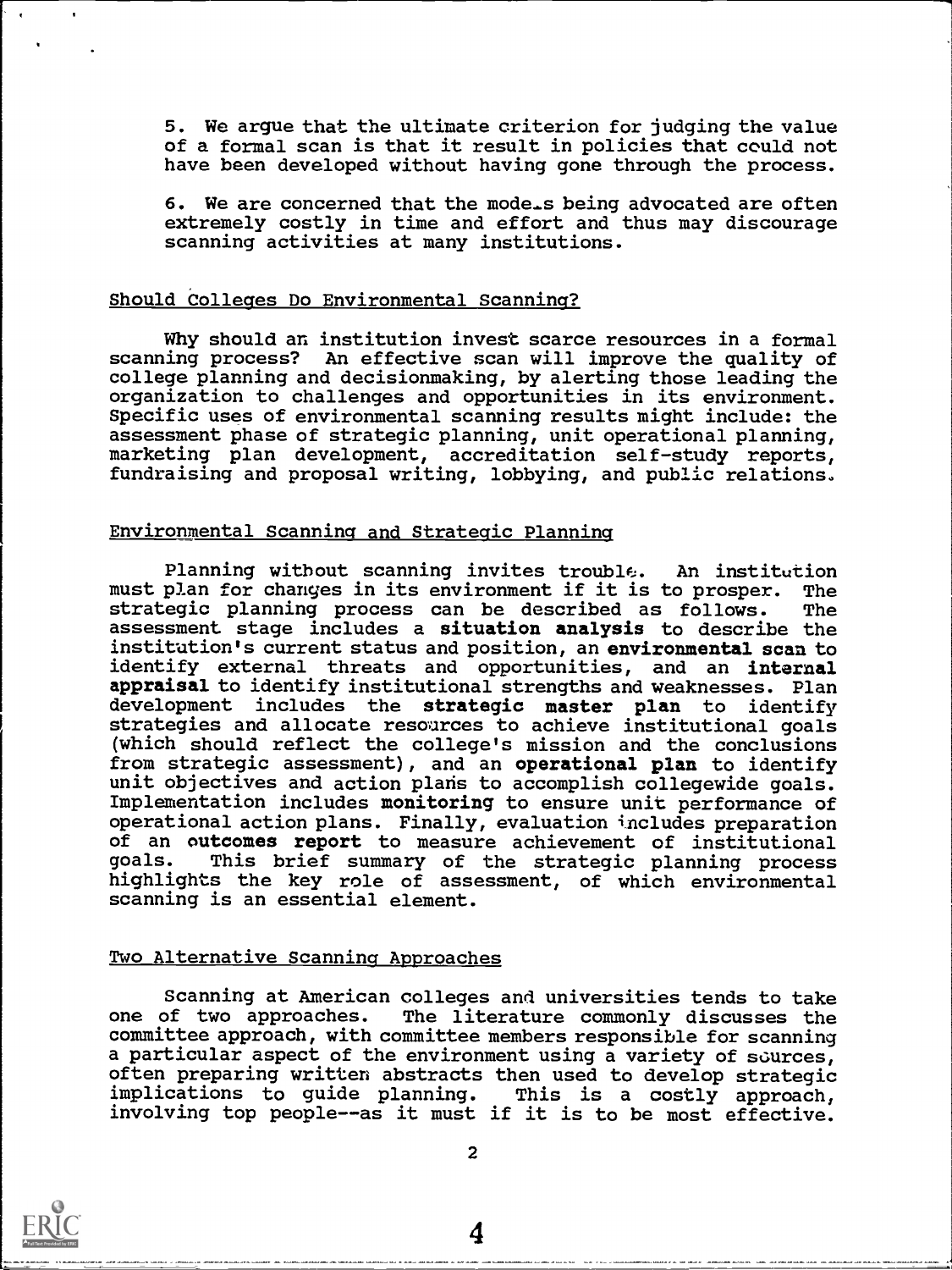This committee process can be beneficial for an institution that has not recently examined its external environment in a formal way.

The committee approach can become quite elaborate. For example, a college might implement a comprehensive scanning process consisting of systematically examining assumptions about the future of the institutional environment and then using the results to develop organizational strategies. This might involve as many as 30 college administrators, faculty, and staff in a Delphi panel, asked to forecast trends and events relevant to the college's future. Three rounds of Delphi surveys are commonly conducted to identify and forecast the probability of events and trends occurring, and to assess the positive and negative consequences of each event or trend on the institution. Panel members might each event or trend on the institution. forecast such trends as the number of industries in their region using robots by 1995 and 2000. decisionmakers, by participating in the forecasting, will "own" the analysis and thus find it credible for developing policy options. However, decisionmakers may reach the opposite conclusion. Asking panel members to forecast as many as a hundred such trend levels and event probabilities--a charge far beyond the participants' expertise in almost all instances--can undermine rather than increase the credibility of the process, since each panel member knows how weakly based his or her own forecasts are. In any case, the multiple-round Delphi process is very time-consuming, and often leads to participant burn-out and even drop-out. Even if followed through to completion and effective in terms of enlightening people and helping form policy options, the process cannot be described as efficient.

An alternative approach to environmental scanning is to assign the task to the institutional research and planning office, with top management brought in at the policy analysis stage. The planning or research shop can confront decisionmakers with provocative yet credible futures based on a scan of expert sources, and the top managers can deliberate on possible impacts on the institution and on developing appropriate policy options, rather than investing scarce professional time in a structured scanning process. Top management, through their routine reading, will be familiar with many of the issues raised by the formal scan, and the annual or biennial scanning report presented at a formal planning meeting can raise the key issues for focused discussion. In a sense, this makes the research office the champion of scanning, with the function of keeping external factors visible to<br>decisionmakers. While there may be some danger in thus While there may be some danger in thus "bureaucratizing" scanning as a separate activity--executive players' perceptions are important--the losses may be offset by the much greater cost efficiency of this approach. Indeed, this is the easiest approach from an institutional standpoint and may be the only method that gains adequate backing. However, a commitment to active dissemination of the findings is essential for this approach to be effective. Otherwise, useful information may remain unread



3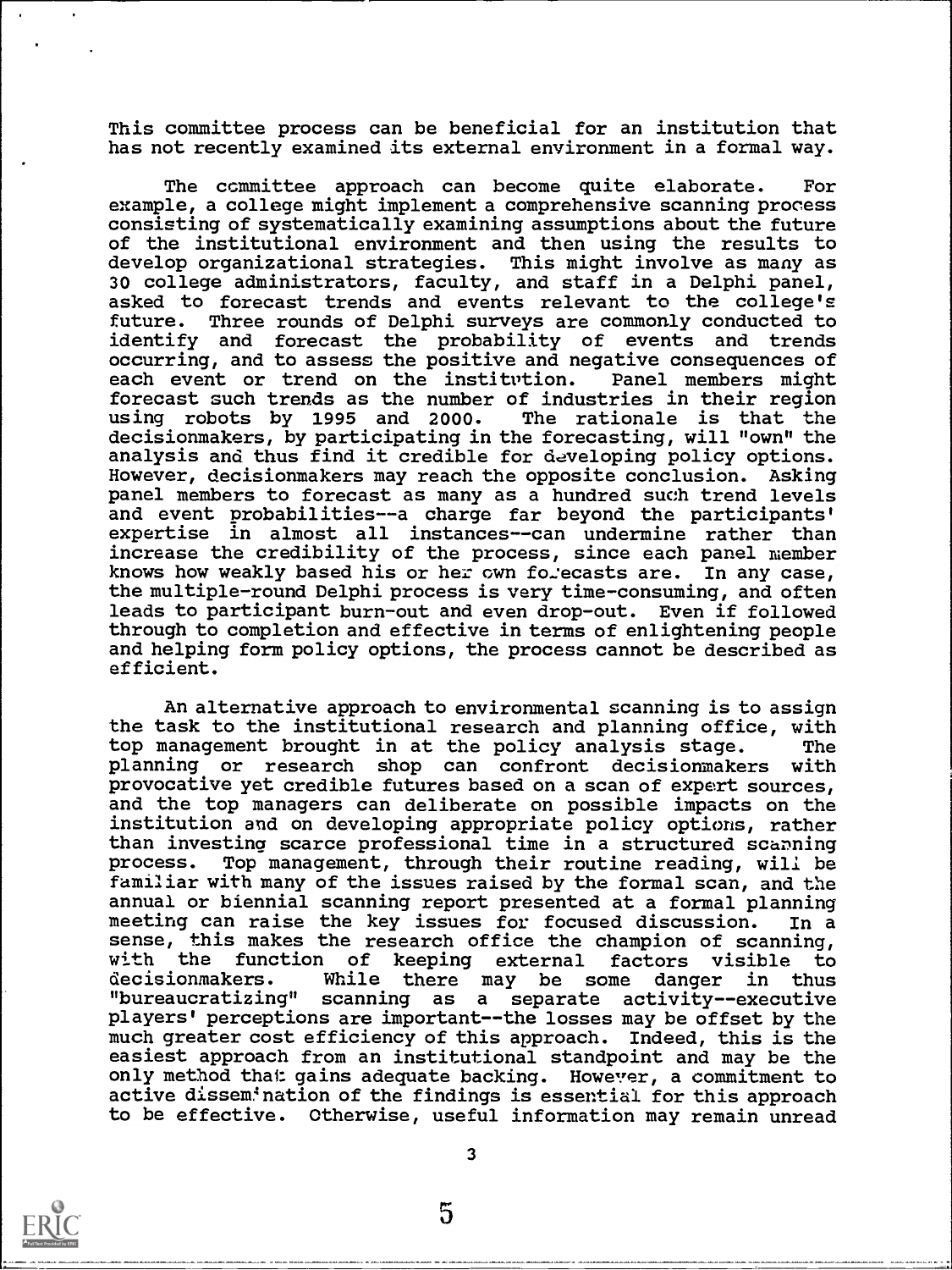and unused. The institutional-research-based approach has been successful at several institutions, even when conducted by a single individual. The "solo scanning" approach must be comprehensive, however. At least six environmental contexts should be monitored:

Demographic: The decline in high school graduates, reaching its national nadir in the early 1990s, will be accompanied in most areas with increases in older<br>populations. In addition to the shifting age the shifting age composition, uther population trends to be monitored for their institutional implications include changes in ethnic composition and household characteristics.

Economic: Economic conditions may affect not only students' ability to pay (with implications for tuition schedules and financial aid) but interest in attending in local, state, and federal governmental rewenues may affect institutional funding levels. Changing industrial patterns may alter local occupational demand, with programmatic implications. Changes in tax policy may impact on philanthropic contributions.

Legal-political: Educational institutions inevitably participate in local, state, and federal political<br>processes. Puttic institutions must be intimately Put<sub>ic</sub> institutions must be intimately involved in budgetary politics, but private colleges also participate in politics, from financial aid issues to town-and-gown relations. Colleges must be attuned to how changes in other contexts may have political The national educational accountability movement is largely a political phenomenon.

Organizational-competitive: In addition to governmental and political actors, colleges and universities interact with many other organizations. The quality of institutional relationships with other higher education institutions, secondary schools, business and industry groups, professional associations, accrediting agencies, and other organizations can directly affect achievement<br>of college goals. Scanning in this context must also Scanning in this context must also include assessment of the competition, not just other colleges but public schools' adult education offerings and corporate training programs.

Socio-cnitural: Changing culzural attitudes and behavior have programmatic and marketing implications for Dual income families, increased female workforce participation, multiple career changes, and, in general, more heterogeneous lifestyles, have colleges adjusting schedules, providing child care, and developing innovative delivery modes.



4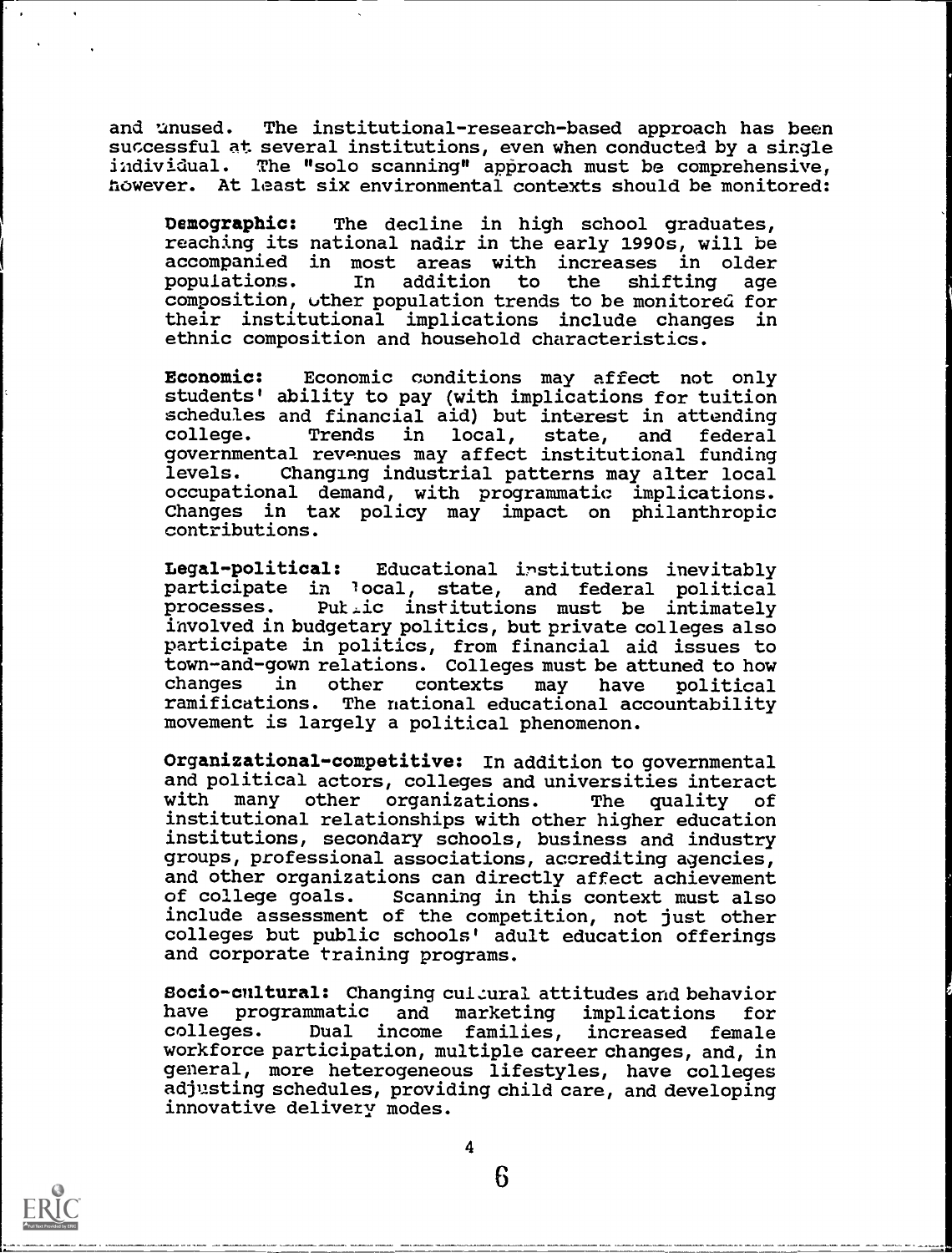Technological: Changing technology affects both what colleges teach and how they teach it. New programs in information systems, robotics, and the like are the obvious manifestations, but equally important are the new ways instruction is being delivered. Interactive videodiscs, cable and satellite communication, and other information technologies may portend new roles for faculty and new relationships with students. Office automation (e.g., microcomputers) has altered the manner in which even the most routine campus tasks are performed. Half of today's labor force works with computers or computerized machinery. Unless people have sufficient education and initiative to take advantage of the new kinds of work, they may fall out of the mainstream economy.

Identifying these six contexts for environmental scanning encourages a comprehensive approach sensitive to the diversity and turbulence of factors affecting colleges today. The solo scanner must include all of them in his or her efforts; an incomplete scan can mislead an institution into a false sense of security. Most colleges track demographic and economic trends, but many pay insufficient attention to the legal-political and organizational environments.

Sources of information for keeping on top of environmental trends are numerous and varied. Several sources will be identified below, starting with national trends and getting successively more localized.

National sources. The fundamental source is the Bureau of the Census of the Denartment of Commerce. To keep up with Census information, subscribe to its Monthly Product Announcement and Census and You. Also obtain their telephone contact list of staff specialists; we have found them extremely professional and helpful. Also available is CENDATA, the Bureau's on-line data<br>service. Other good sources of national data are American Other good sources of national data are American Demographics magazine, and especially its monthly bulletin The Numbers News. If we had to limit ourselves to only one national source and had limited time to devote to scanning, The Numbers News would be our choice. National sources with a focus on education include The Chronicle of Higher Education, and the American Council on Education's Cooperative Institutional Research Program.

State sources. Official state agencies can provide a wealth of useful planning information. Maryland's state planning office, for example, makes Census and other data available on diskettes as well as in printed reports. They publish a data center newsletter<br>with both analysis and product announcements. In addition to with both analysis and product announcements. In addition to<br>periodic population projections, Office of State Planning publications of particular usefulness include public school

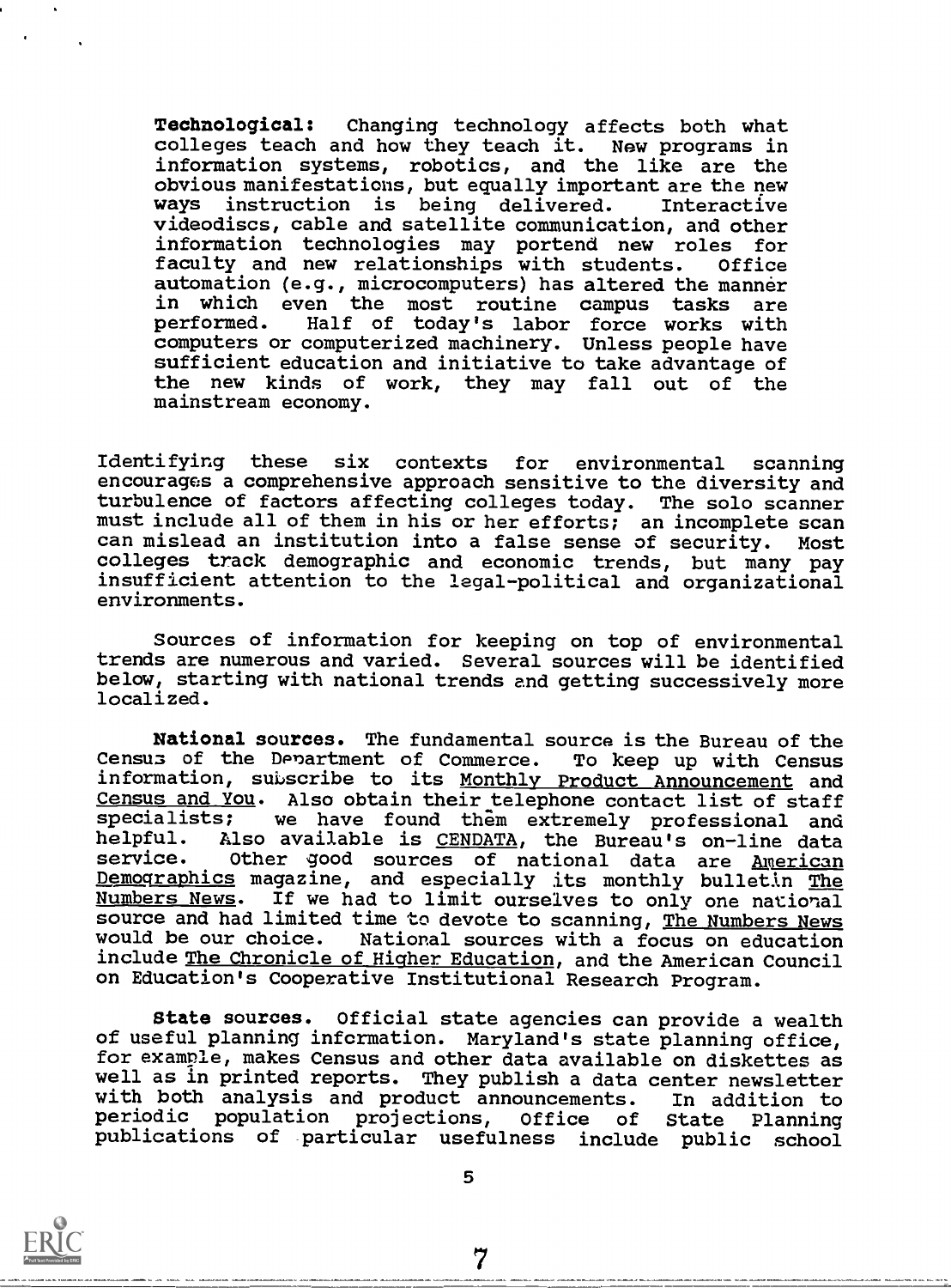enrollment projections and jurisdiction migration flow trends. The latter publication was especially useful in explaining enrollment growth during a period when overall county population did not change. Another source of population data is the state Center for Health Statistics. The Maryland Chamber of Commerce issued a publication that identified over 50 issues of "utmost concern" to the Maryland business community. In one convenient source, the environmental scanner gains a perspective on what's important to area businesses. While not a substitute for personal interaction with industry leaders, such publications can be good background material to sensitize college planners to the positions of a major constituency. For solo scanners, such shortcuts are invaluable.

Metropolitan area sources. Colleges in or near major metropolitan areas can benefit from many municipal, association, and private sources. City agencies often provide data similar to that available from state governments, but for a more focussed geographic area. Local governments sometimes cooperate in planning endeavors that produce valuable data for college scanners. For e,:ample, the Metropolitan Washington Council of Governments produces cooperative population and economic forecasts and issues a regional newsletter. Professional business organizations, such as the Washington/Baltimore Regional Association, are a good source of industrial and economic information. Some local chapters of the United Way prepare planning reports of high quality. The United Way of Central Maryland, for example, has produced an environmental scanning report available in a 37-page booklet or a slide program with tape narration. Large cities may have private research firms that produce reports available to the public. Local research firms in Washington, for example, have issued reports from changing lifestyles to financial projections for local jurisdictions. Finally, larger cities often have their own magazines and business periodicals as well as major newspapers, all of which provide a continuous source of relevant scanning information.

County sources. Commuter schools, especially community colleges with lower district tuition and thus concentrated service areas, need county-level data. County government planning offices, economic development corporations, and local chambers of commerce are all sources of county data and forecasts. Scanners also need to be alert for one-time events and commissions that can produce valuable information. For example, the county executive and local business leaders in Prince George's County, Maryland, initiated a Strategic Planning Group for the county that produced a 45-page report with analysis and strategies for issues in education, public safety, employment, and public service financial stability.

The above discussion is meant to be suggestive of what may be available for the solo scanner. By locating and using existing trend reports and forecasts, a meaningful environmental scan can be done by a single energetic researcher.



6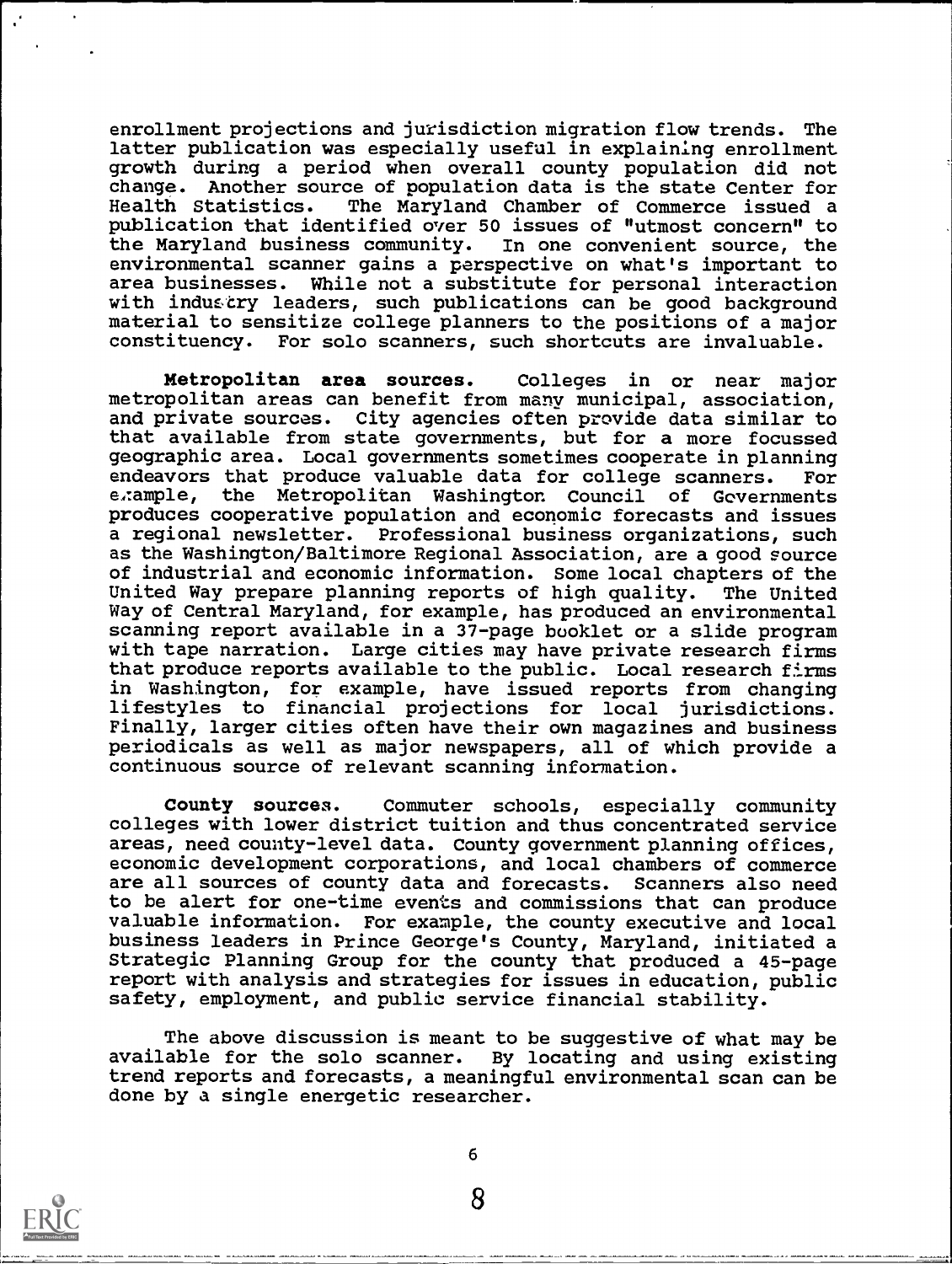#### Dissemination of Scanning Findings

The most thorough environmental scan is of little value if<br>ionmakers are not made aware of its findings. Effective decisionmakers are not made aware of its findings. dissemination of scanning results is a key part of the process. This is especially important for the solo scanner, since the involvement of top people assumed in the committee approach is largely absent.

Dissemination for a college completing its first major scan might follow the following pattern. The first step would involve a formal briefing presented to the college's planning council, president's cabinet, or equivalent top administrative group. This provides for important feedback to the scanner, and may initiate additional work before any further dissemination. Once top management is satisfied with the scanning results, a series of formal presentations to college groups is recommended. These would include, first, the governing board of trustees or regents, and then the faculty senate and classified staff organization. A series of written reports with the detailed data supporting the major briefing findings should be distributed to the administrative staff, and available to others on request. If the college publishes a Master Plan or similar document, environmental scanning findings make an ideal chapter preceding the strategic plan itself. Finally, a two-or-three page memo summarizing the scanning highlights should be circulated among all employees of the college.

Effective dissemination requires that the scanner think in terms of simple communication. While the scanning process may involve sifting through thousands of pages of material and hundreds of hours of interviews and conversations, the final message that gets though will necessarily be brief.

Environmental scanning is too important to effective planning to bL avoided due to cost reasons. Colleges, no less than corporations and governments, need to understand what is happening in the environment in which they exist. This section of our paper has attempted to show how scanning can be accomplished in a costefficient manner; indeed, it argues one person can do a valuable scan by identifying the right sources and by disseminating the<br>results effectively. The solo scanner can contribute to The solo scanner can contribute to institutional effectiveness and enhance his or her own professional development at the same time.

#### LOCAL BUSINESS NEEDS ASSESSMENT SURVEY

Postsecondary educational institutions have an important role to play in supporting ec(nomic development. In Prince George's County, Maryland, the local Chamber of Commerce, anxious to assist

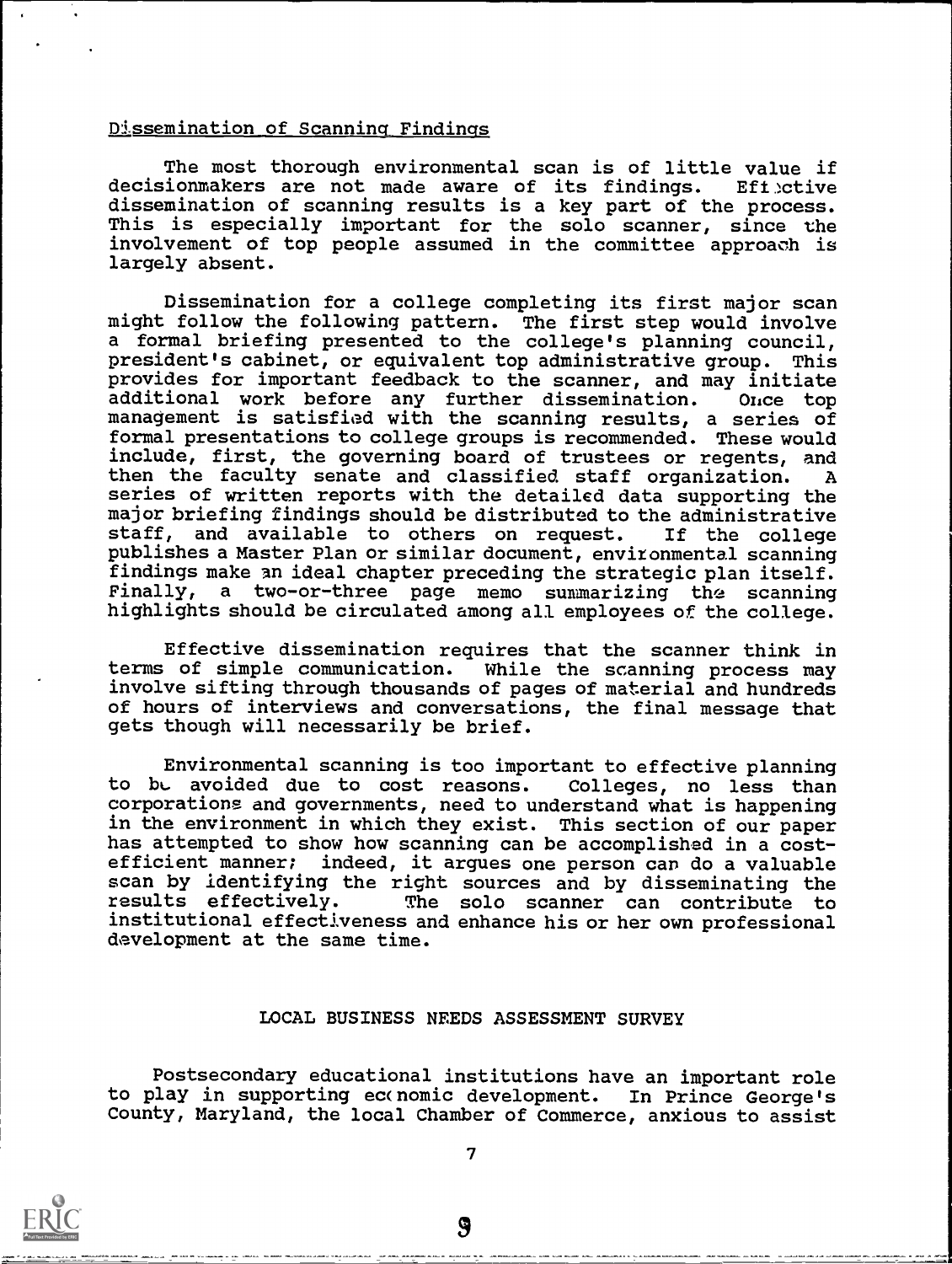county business development, initiated discussions with two local colleges leading to a collaborative project to assess employee educational and training needs. Representatives from the Chamber of Commerce, University of Maryland University College, and Prince George's Community College met several times over the summer of 1987 to plan a survey of county businesses aimed at identifying the training and professional development activities desired most by county business leaders. In this section we describe the genesis and findings of this collaborative project.

An initial concern in the desicn of the study was ascertaining the number of businesses operating in Prince George's County. One source, based on universe files and thus not subject to sampling error, was County Business Patterns. This annual publication of the U.S. Bureau of the Census presents data on number of establishments, total employment, and payroll on an establishment basis, classified by the principal economic activity at each individual location. An establishment is defined as a single physical location where business is conducted or where services or industrial operations are performed. Each location of a multilocation firm active during the year (presence of payroll in any quarter) is counted as an establishment. All wage and salary employment covered by FICA is included; employment totally exempt from FICA--primarily government and self-employed workers--is Establishment size designations are measured by paid employment in the pay period including March 12th. The federal Standard Industrial Classification (SIC) is used to categorize firms by principal economic activity. Unclassified establishments, typically new businesses, include establishments that cannot be classified in any major industry group due to insufficient information.

According to County Business Patterns, a total of 11,592 establishments were operating in Prince George's County in 1984. These locations employed 187,838 workers. (An additional 21,905 civilian federal employees were working in the county. For security reasons, employees of the CIA, NSA, and FBI were excluded from this total.) Most establishments had few employees; indeed, two-thirds of all employment locations had fewer than ten employees. The mailing list used for the survey provided a more recent breakout of county businesses. According to the mailing list provided by the private mailing list broker, a total of 15,125 business locations were active in Prince George's County in 1987. The basic source of the data was non-residential phone listings, supplemented by several file overlays to provide an up-to-date and informative data set. No part of the file was nore than a year The fifteen thousand figure included each location of firms<br>multiple sites in the county. Retail trade, services, with multiple sites in the county. professional services (health, legal, educational, etc.), and construction firms were most populous on both the 1984 and 1987 lists.



8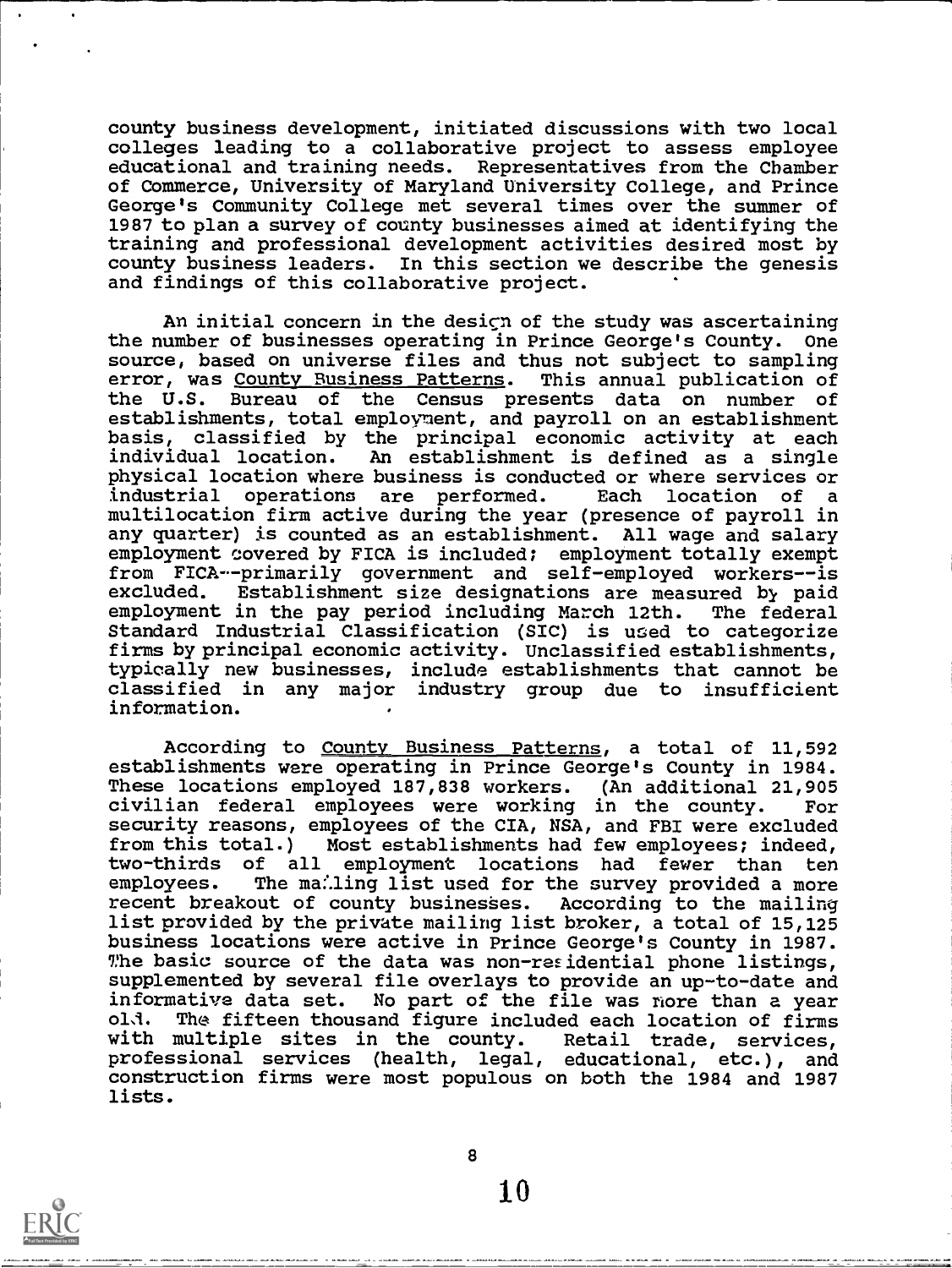### Methodology

Because the resources the three collaborating institutions had available for this project were limited, a one-shot mail survey was conducted rather than a more expensive research design employing personal or telephone interviewing. The time frame precluded a follow-up mailing to nonrespondents. Using this less-thandesirable research design, the research team hoped for a ten percent return. A sample size of 5,000 was chosen in anticipation of 500 usable responses. The large mailing was also valued for its marketing benefits; even nonrespondents would be alerted to the eagerness of the three institutions to serve their employee training needs.

The vast majcrity of business locations in the county erployed fewer than ten people. Because the research team wanted to analyze the survey responses by size of firm, all locations with ten or more employees were included in the sample, with the balance randomly selected from those with fewer than ten:

| <b>Business Size</b><br>(Number of Employees) | Number in<br>Population | Number in<br>Sample |  |
|-----------------------------------------------|-------------------------|---------------------|--|
|                                               |                         |                     |  |
| $0 -$                                         | 14,634                  | 4,509               |  |
| $10 - 49$                                     | 272                     | 272                 |  |
| $50 - 99$                                     | 84                      | 84                  |  |
| $100 - 249$                                   | 89                      | 89                  |  |
| $250 - 499$                                   | 23                      | 23                  |  |
| $500 - 999$                                   | 8                       | 8                   |  |
| $1,000$ & more                                | 15                      | 15                  |  |
| Totals                                        | 15,125                  | 5,000               |  |

The PGCC Office of Institutional Research and Analysis oversaw development of the survey questionnaire. The basic research questions guiding instrument design were:

1. What types of management and employee development training are most needed by county businesses?

2. To what extent are county businesses already involved in formal training programs?

3. What is the preferred format for training?

4. What can local educational institutions do to promote business success in the county?

5. Do the res onses to the above questions vary by firm size or industry?



IL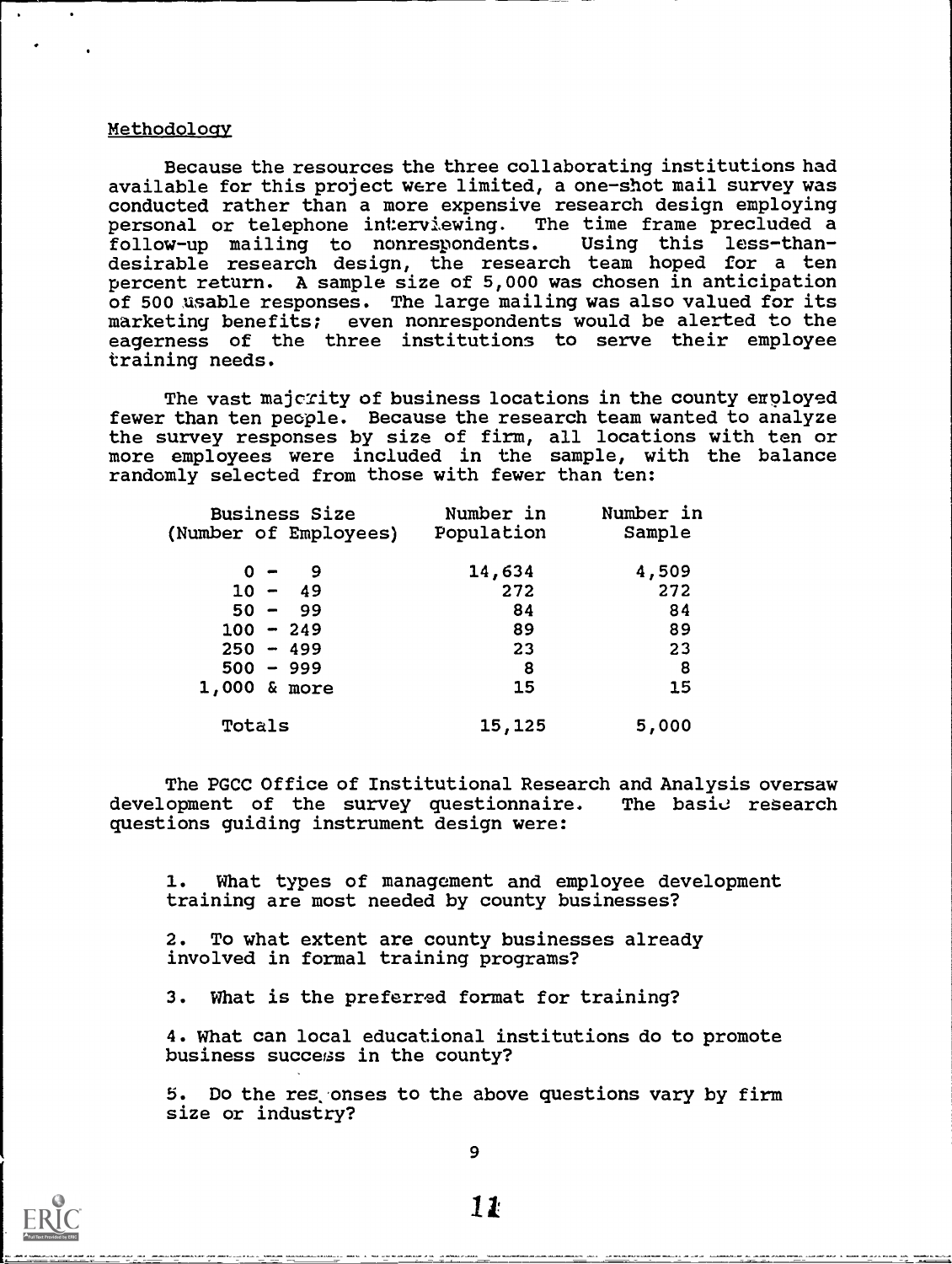The final four-page questionnaire contained 17 questions and was prepared for printing in booklet form using Ventura Publisher desktop publishing software.

## Limitations

A total of 182 businesses had responded to the survey by the time analysis commenced. This response rate of about four percent raised questions about how representative the respondents were of the population of businesses in the county. Significance tests ,ere run which indicated that the respondents, in terms of size and industrial classification, were not what would have been expected Respondents with more employees were more likely to have responded than those with smaller workforces, even after adjusting for the sampling procedure. The pattern of respondents<br>by industry was also biased, with construction firms also biased, overrepresented and retail firms underrepresented. The profile of respondent characteristics suggested that firms new to the county may have been underrepresented. (Because population data were unavailable, significance tests were not run on this variable.) While the respondents were a diverse group, generalizations of the findings of this study to the larger population of all county businesses were not warranted. The conclusions from the survey appropriately applied only to the businesses that responded.

Without a telephone follow-up of nonrespondents, precluded by time and cost constraints, we did not know in what other ways the respondents may have differed from the nonrespondents. It was hoped that Chamber of Commerce sponsorship (the questionnaires were mailed in Chamber envelopes with a Chamber cover letter) would elicit a higher response. One could conjecture that the sampling of business locations, which included individual sites of larger multilocation firms, might have had a dampening effect. A small branch location might have interpreted the questionnaire as more appropriate for central office completion. Pmall businesses (90 percent of the sample had fewer than ten employees) might not have immediately seen the relevance of the survey to their needs. This interpretation was supported by the finding that more large companies and fewer small companies responded than would have been expected by chance.

#### Findings

In this section, the major findings of the survey are highlighted. The purpose is to illustrate the kinds of information that can be learned from a survey of this type.



10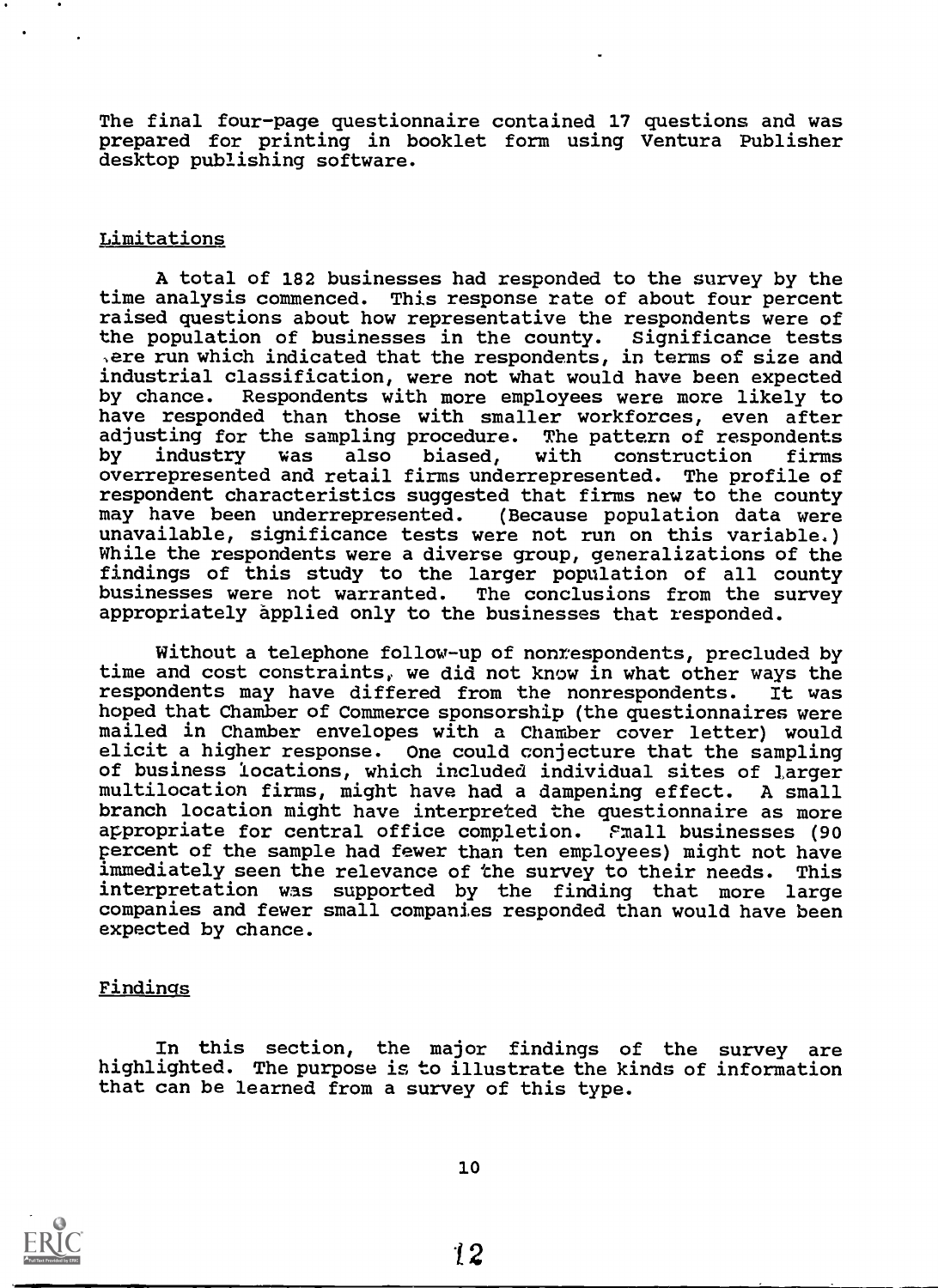# Existin4 Educational and Training Activities

Nearly three of every five respondents indicated that their employees had participated in some form of formal education or training within the last year. Most training was done out-ofhouse, as only 37 percent of the respondents had formal in-house training programs. Over three-fifths of the respondents indicated a willingness to financially support employee professional development, primarily through reimbursing employees who complete courses. Twenty-five respondents (14 percent) indicated a courses. Twenty-five respondents (14 percent) indicated <sup>a</sup> willingness to pay for employee training through a contract arrangement.

## Types of Training Needed

Employee skills most in need of improvement were oral communications, interpersonal relations, and writing. A majority of the respondents indicated a strong need for training in each of these areas. Over a third of the respondents indicated a strong need for training in microcomputer usage and word processing. The mean rating for each type of employee development, based on a fivepoint scale (from 1 signifying not needed to 5 for strongest need), were as follows:

Mean Ratings of Employee Development Needs

| Oral communications skills | 3.7 |
|----------------------------|-----|
| Interpersonal relations    | 3.6 |
| Writing skills             | 3.4 |
| Microcomputer skills       | 2.9 |
| Word processing skills     | 2.8 |

Training in collections and accounts receivable was strongly needed by two of every five respondents. Developing marketing and business plans, and training in general business accounting, were items of strong interest to over a third of the respondents. Three in ten expressed a strong need for updated training in personnel law and business tax law. Only four percent felt a strong need for instruction in import/export procedures. Mean ratings for these management-oriented training areas were as follows:

Mean Ratings of Management Training Needs

| Collections/accounts receivable | 3.0 |  |
|---------------------------------|-----|--|
| Designing marketing plans       | 3.0 |  |
| General business accounting     | 2.9 |  |
| Developing a business plan      | 2.8 |  |
| Personnel/hiring law            | 2.8 |  |
| <b>Business tax law</b>         | 2.7 |  |
| Import/export procedures        | 1.4 |  |

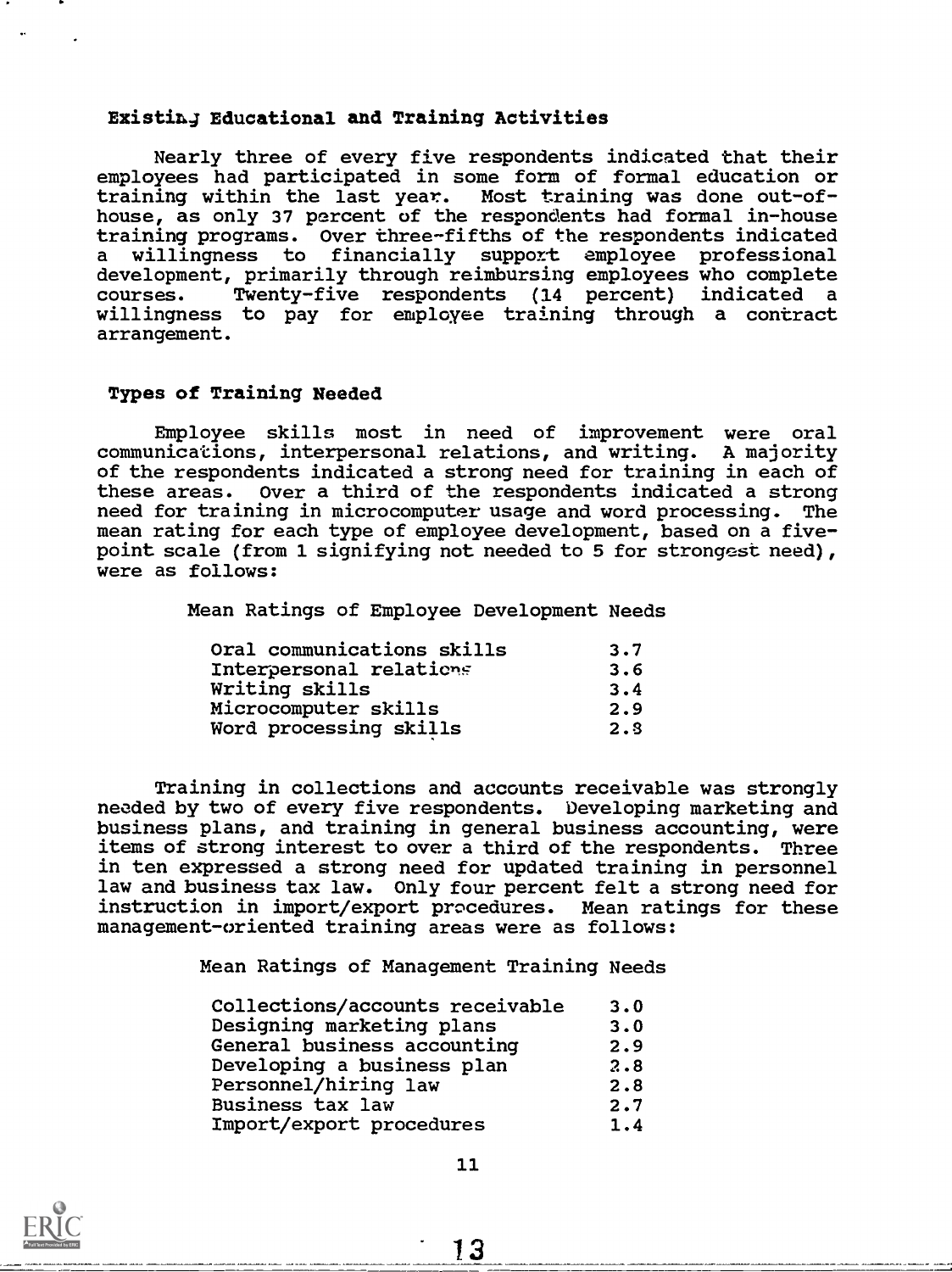#### Desired Characterist: \cs of Future Training

The format for training most favored by the respondents was open-enrollment courses offered weekday evenings at existing<br>college campuses or centers. The respondents did not reveal a The respondents did not reveal a strong preference for credit versus noncredit coursework. While 46 percent indicated some form of noncredit training was preferable, 27 percent favored credit classes with the remaining 27 percent having no preference either way. Eighteen percent of the respondents favored courses specifically tailored to their needs (as opposed to open-enrollment courses); nine percent preferred courses delivered on-site at their place of business. Fifty-seven percent preferred courses offered on weekday evenings. The next most popular time was Saturday mcrnings, checked by 21 percent.

#### Contingency Table Analysis

Several crosstabulations were performed to see if respondent answers varied systematically by firm size, industry classification, or other variables. For most questions, no relationships were found. However, businesses that had formal inhouse training programs were more likely than those that didn't to express needs for employee development in interpersonal relations, oral and written communication skills, personnel law, and development of marketing plans. Larger firms expressed a stronger need for microcomputer training than those with fewer employees.

#### Responses to Open-ended Questions

Respondents were asked to indicate how local educational institutions could help them improve their business performance, in terms of specific training or (more generally) the education provided college graduates in their employ. A complete listing of employer comments was compiled, but several themes stood out. Basic reading, writing, and speaking skills were mentioned repeatedly, as needed and lacking in many job applicants. Also mentioned frequently was development of a "work ethic," with punctuality, motivation, proper dress and attitude, and willingness to work hard specifically cited. Customer relations, dealing with the public, and other interpersonal relations skills were areas of concern common to many respondents. Finally, several employers argued for more practical experience and less "theory" in the curriculum.

### Summary of Survey Findings

A, total of 182 Prince George's County business establishments responded to a survey to assess local business educational and